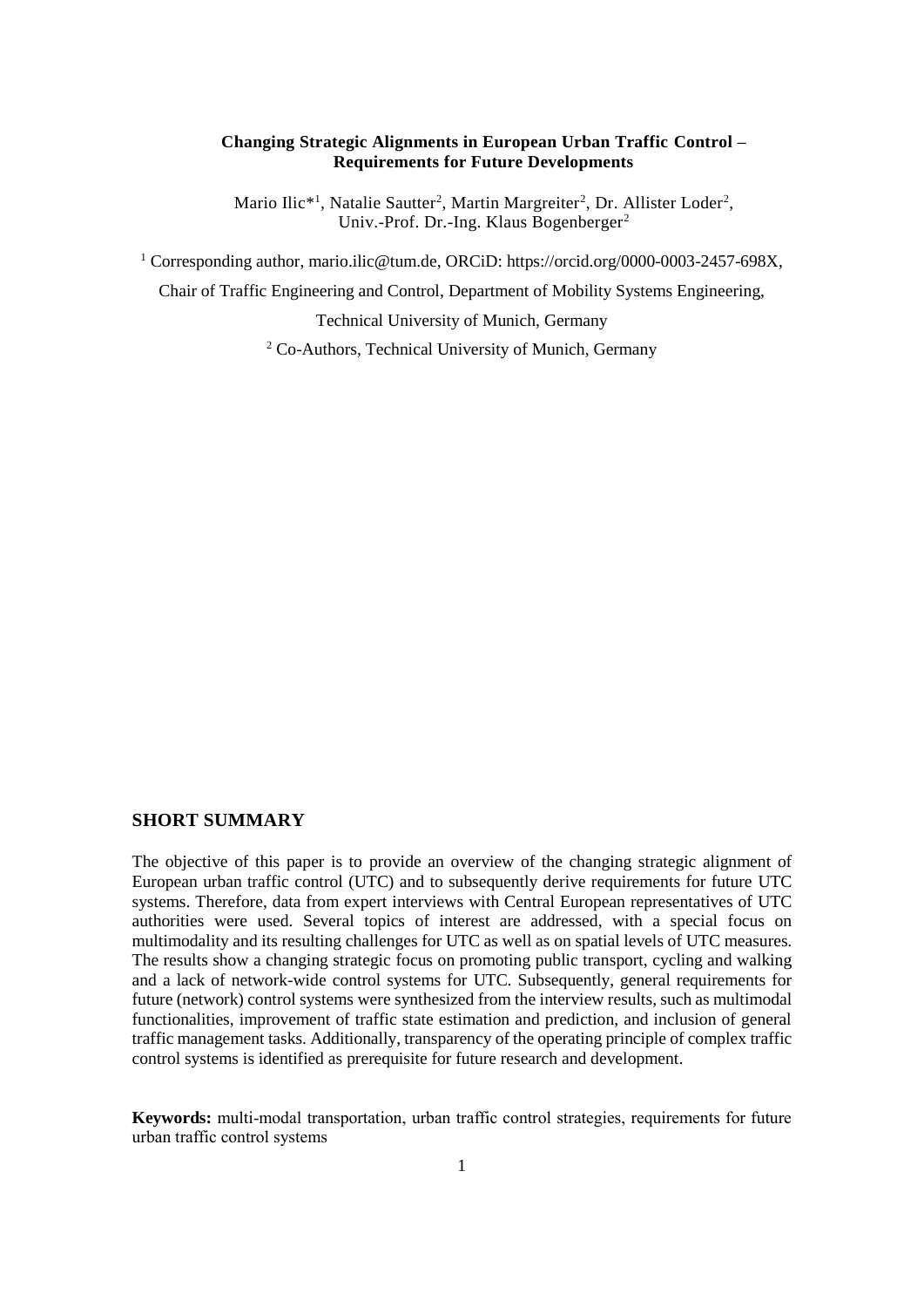## **1. INTRODUCTION**

European cities and their transportation networks have evolved over the last centuries, leading to regions characterized by urban polycentrism and high population densities. While mobility is considered a basic human need, increasing transport demand and highly car-oriented urban planning in recent decades have led cities to increasingly struggle with various traffic-related problems. Congestion, accidents, air and noise pollution, the contribution to anthropogenic climate change and other factors cause external costs of transportation in Europe, accounting for more than 5 % of its Gross Domestic Product annually (Van Essen, et al., 2019). Urban areas in particular face the challenge of improving overall mobility while minimizing the aforementioned problems. In 2018, nearly 75 % of Europe's population lived in urban areas and this share is expected to increase to nearly 84 % in 2050 (European Commission, 2021).

In view of a further tightening of the traffic situation, ambitious political regulations of the European Union and its member states aim at reducing transportation externalities. At the same time, cities face individual conditions that affect not only a city's traffic situation, but also its financial resources, regulatory responsibilities, and municipal policy framework. Solutions to mitigate urban traffic challenges, taking into account the needs and traffic strategic goals of cities, require proposals for policy making, research and development that are based on requirements of urban transportation authorities as their operators.

Several benchmarking studies have been conducted in the past comparing different cities to analyze general standards for urban traffic control (UTC) (Fakler, et al., 2014; Schmöcker and Bell, 2010; Zavitas, et al., 2011). While the focus is often on current UTC systems in terms of infrastructure and strategies, the requirements for future UTC systems from the perspective of the UTC authority and considering changing strategic alignments have not yet been elaborated in detail. Therefore, this study summarizes the results of a data collection based on expert interviews with UTC authorities of different Central European cities. Changing strategic directions in UTC were identified and serve the subsequent derivation of requirements for future control systems.

# **2. METHODOLOGY**

For this study, interviews were conducted with representatives of UTC authorities in Central Europe between April and July 2021 to identify the changing strategic goals of UTC and the resulting challenges. An interview guide was provided in advance from which only aligned content was included in the following analysis. Subsequently, requirements for future UTC systems were derived from the expert interviews. Figure 1 shows the sample of 14 Central European UTC authorities interviewed for this study.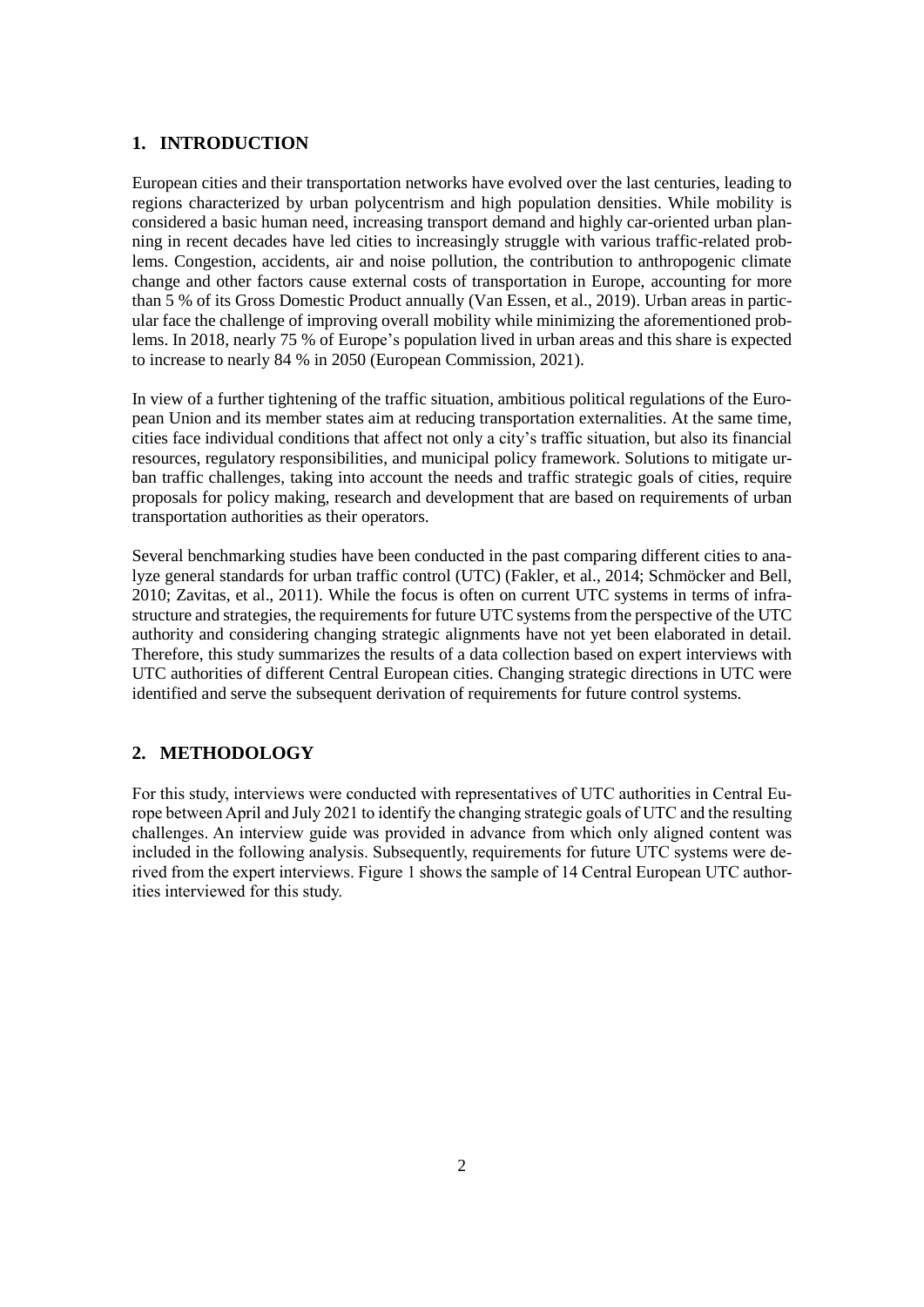

**Figure 1: Geographical location of the interviewed cities**

The interviews were thematically divided into three categories:

- 1. Strategic Focus in UTC
- 2. Multimodality
- 3. Spatial Levels of UTC

# **3. RESULTS AND DISCUSSION**

The following section presents the results of the expert interviews, thematically divided into the same categories as the interviews themselves. Subsequently, the results of the expert interviews are used to synthesize requirements for future UTC.

# *Strategic Focus in UTC*

Figure 2 categorizes the answers about the strategic focus in UTC into six categories, regardless the specific execution of the mentioned strategic alignment.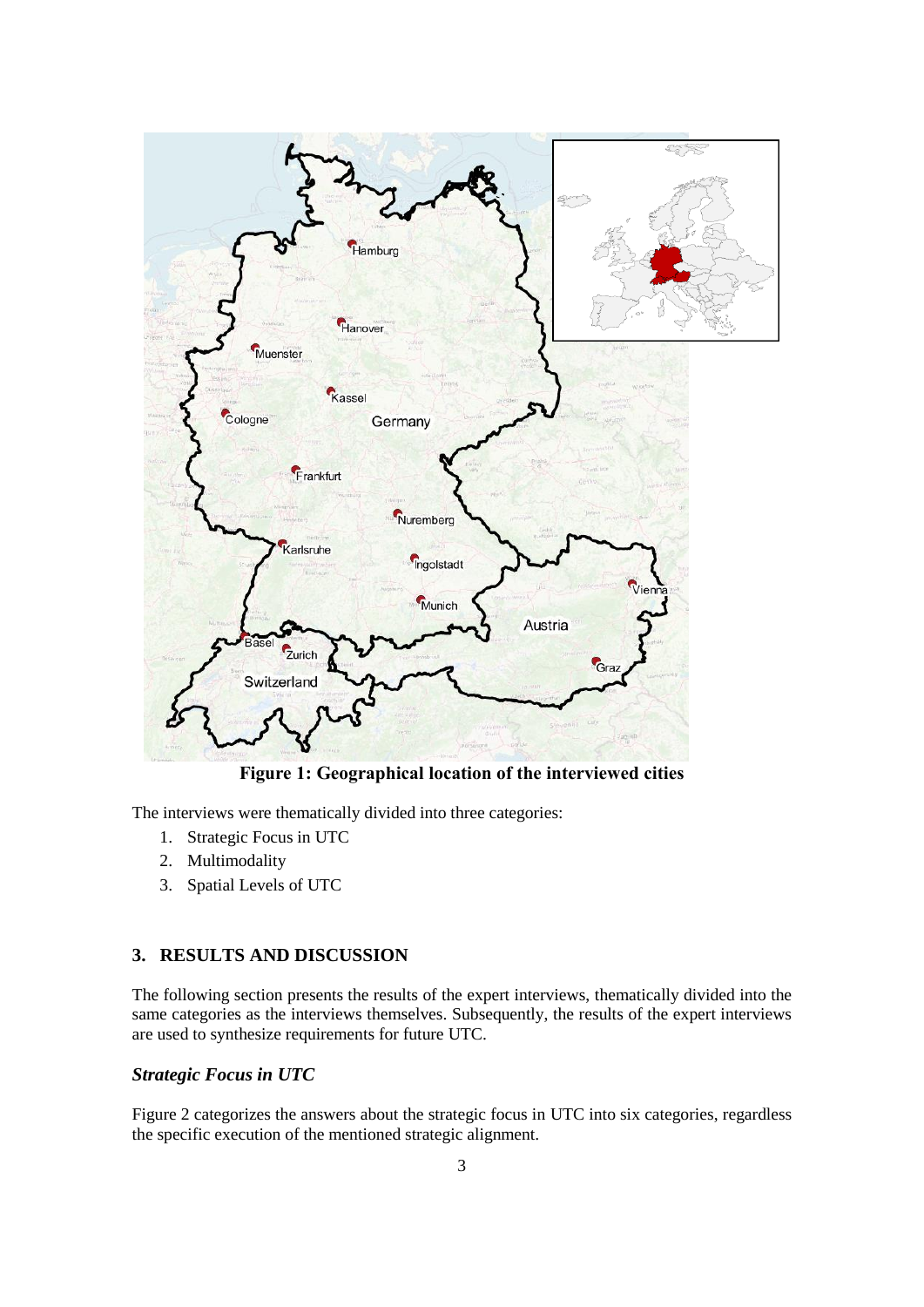

European guidelines explicitly mention traffic safety and traffic efficiency as main objectives of UTC, which is why all interviewed cities indicated them as important strategic alignment. An interesting finding is the high strategic focus towards environmentally friendly modes of transportation (public transport, cycling and walking) that most of the cities mentioned. The compromise between all modes of transportation has been named by less than 30 % of cities. The reason given for this is the political reorientation from a strongly car-oriented urban and transport planning in the past to a more integrative and sustainability-oriented multimodal planning.

In addition to the overall strategic focus in UTC, evaluation criteria for UTC planning have been made subject of discussion. Time-related criteria were named significantly more often than, for example, queuing lengths or the number of stops. A frequently mentioned reason for the strong focus on time-related criteria, especially waiting times, is the applicability of the same evaluation criterion to all different modes of transportation to assess impacts of UTC measures simultaneously.

# *Multimodality*

A key finding regarding the prioritization of public transport (PuT) is that in all cities nearly all intersections, that are part of PuT routes, are technically equipped with a prioritization system. Nevertheless, differences in the extent of prioritization between cities were found. While Austrian and Swiss cities aim for unconditional PuT prioritization, German cities tend to limit its extent to certain lines, intersections or a certain scope. It was highlighted, that PuT prioritization schemes often have a negative impact on crossing signal coordinations for motorized private transport (PrT).

Notwithstanding the high strategic focus on promoting cycling observed for the interviewed cities, the specific measures to achieve this goal show a wide range of responses, that can be assigned to two general categories:

- 1. Constructional measures:
	- a. Construction of new infrastructure (segregated bike lanes, bicycle highways, etc.),
	- b. Designation of bicycle priority roads (mixed space with other transportation modes),
	- c. Spatial separation of bicycle traffic and other modes of transportation.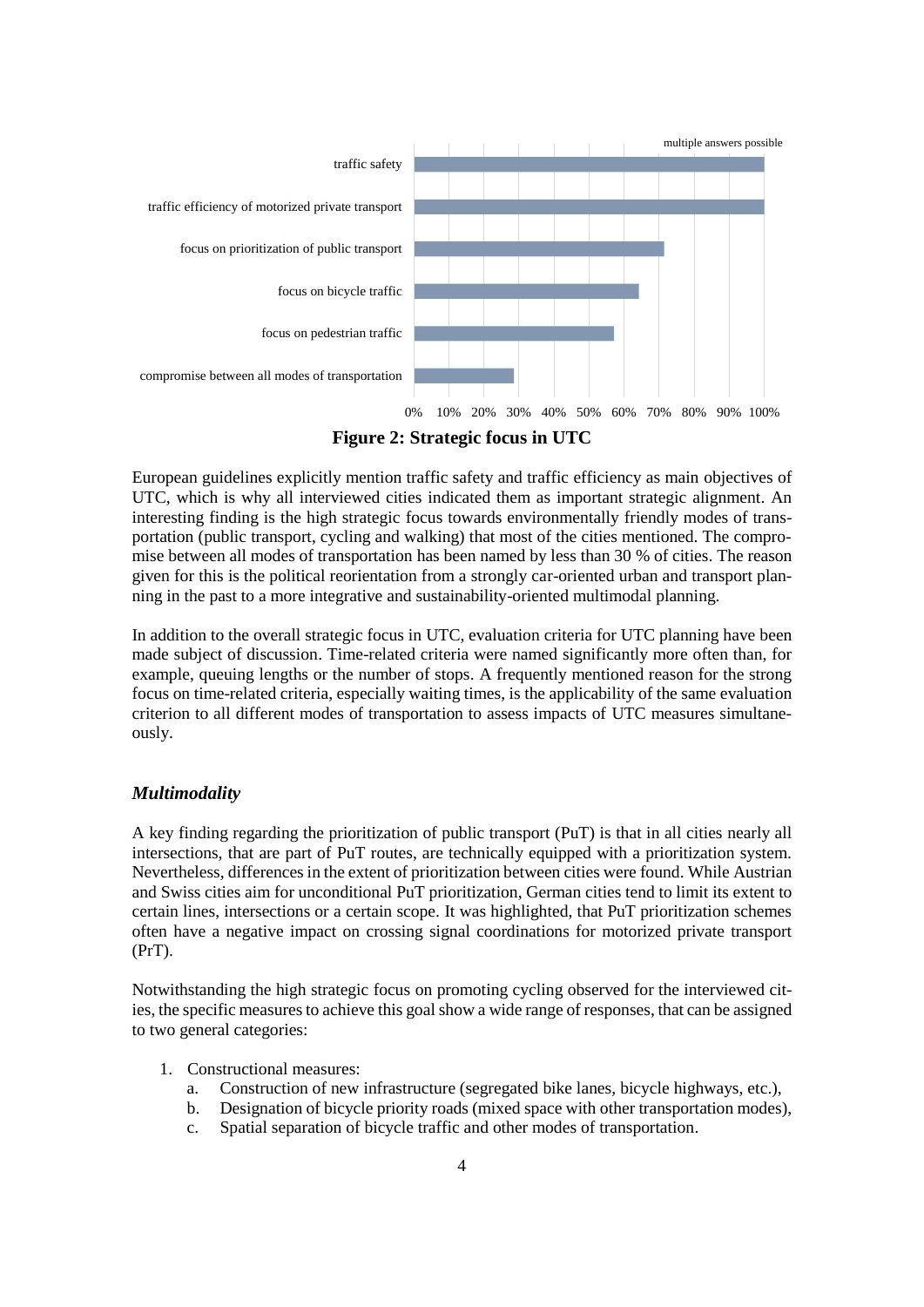- 2. Traffic engineering measures:
	- a. Increased detection of bicycle traffic,
	- b. Coordination of traffic signals (TS) for bicycle traffic,
	- c. Information of cyclists about the state of upcoming TS.

A lot of cities highlighted challenges in the implementation of signal coordinations for cyclists. Inhomogeneous velocities of cyclists and the lack of compatibility with coordinations for PrT were named. Today, the majority of cities opt for signal coordination for PrT in order to cope with the high traffic demand. However, some cities indicated in the interviews that in the next few years, 30 km/h speed limits will be expanded in city centers, which would allow coordinations for both PrT and fast cyclists. As an example for the practicability and feasibility of this measure, Paris was often cited.

Pedestrian traffic was also named as a clear strategic focus for UTC. Given the high share of interviewed cities naming waiting times as the predominant evaluation criterion for UTC, it is worth mentioning that some cities emphasized planning short cycle times. This measure was reported to minimize waiting times and the number of jaywalkers. The strategic focus on the needs of mobility-impaired people (MIP) in UTC was also highlighted. Increasing intergreen times for pedestrian traffic streams at intersections was cited as a measure to achieve this goal. This, on the other hand, results in less green time for other transportation modes. Therefore, cities plan to improve and expand contactless detection of pedestrians in future, which would even make it possible to identify MIP. It makes sense to assign higher green times when MIP are actually present at the intersection, and otherwise exploiting maximum green times for PuT and PrT streams to maximize overall intersection capacities.

For PrT, an increased implementation of restrictive measures is expected by the interviewed cities. For example, limiting traffic volumes through (dynamic) congestion charging for inner-city areas was mentioned as a way to cope with the increasing oversaturation of traffic networks, especially during rush hours. Another frequently mentioned measure is the use of variable message signs to direct traffic away from congested areas of the transportation network. However, the interviewed cities emphasized the need for interfaces between UTC centers and commercial navigation services to increase traffic routing rates, as most road users are more likely to follow instructions from their own navigation devices.

Figure 3 summarizes the discussed challenges in multimodal UTC.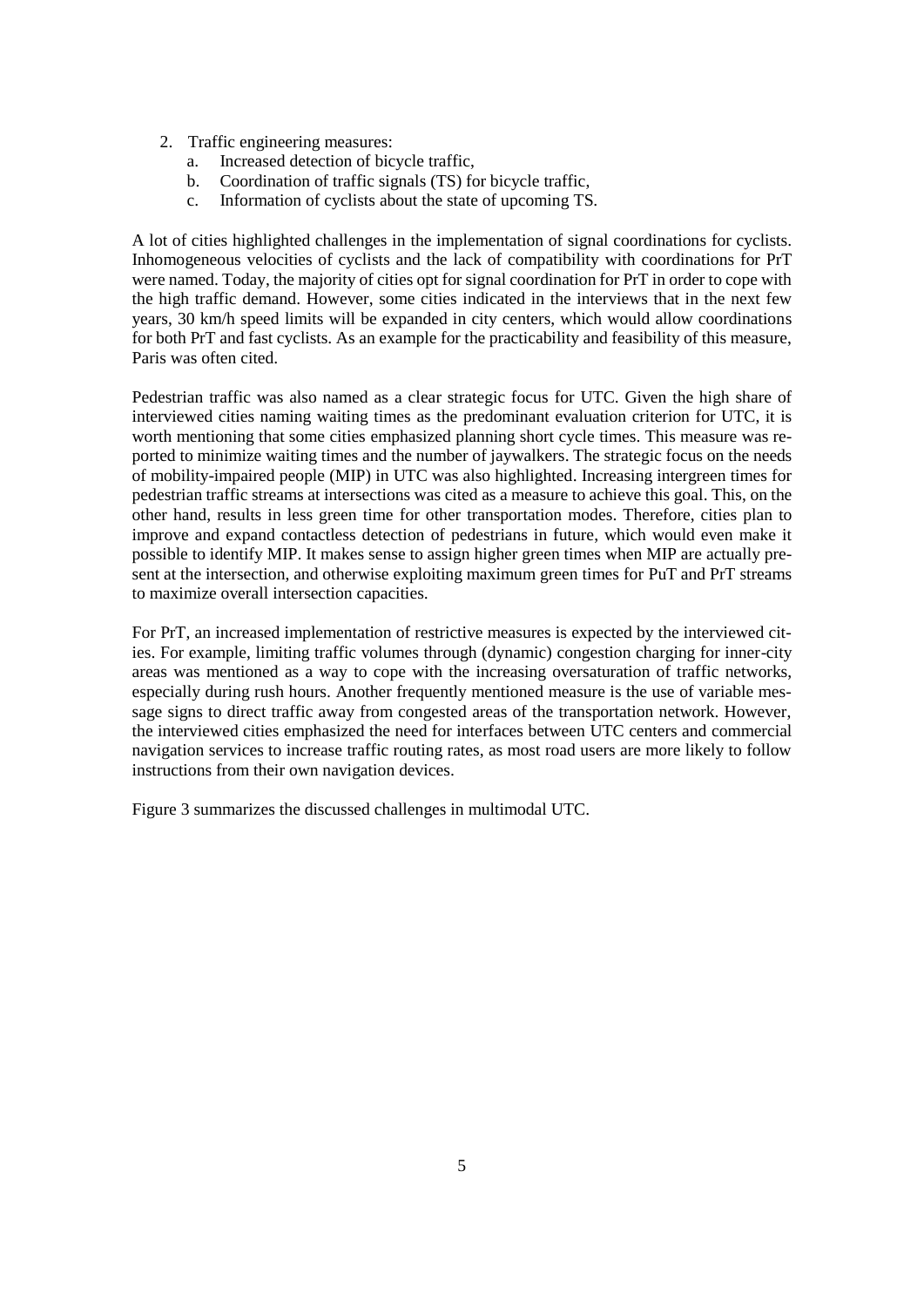

# *Spatial Levels of UTC*

While traffic-actuated control of individual intersections is referred to as point control, the coordination of successive TS along a road section is defined as line control. Network control, on the other hand, is defined as the coordination and optimization of traffic flows in a (sub)network, beyond the boundaries of a single road section. In Central European cities, two commercially available network control systems (NCS), BALANCE and MOTION, are typically offered on the market. Both are model-based and traffic-adaptive UTC systems that aim to harmonize PrT traffic flows of the strategic network in urban areas by coordinating signal control. Both systems include the following components: traffic detection system, mathematical model to predict traffic impacts, optimization method to minimize unfavorable impacts of UTC. (Hohmann, Guiliani and Wietholt, 2013) These spatial levels of UTC are illustrated in figure 4.

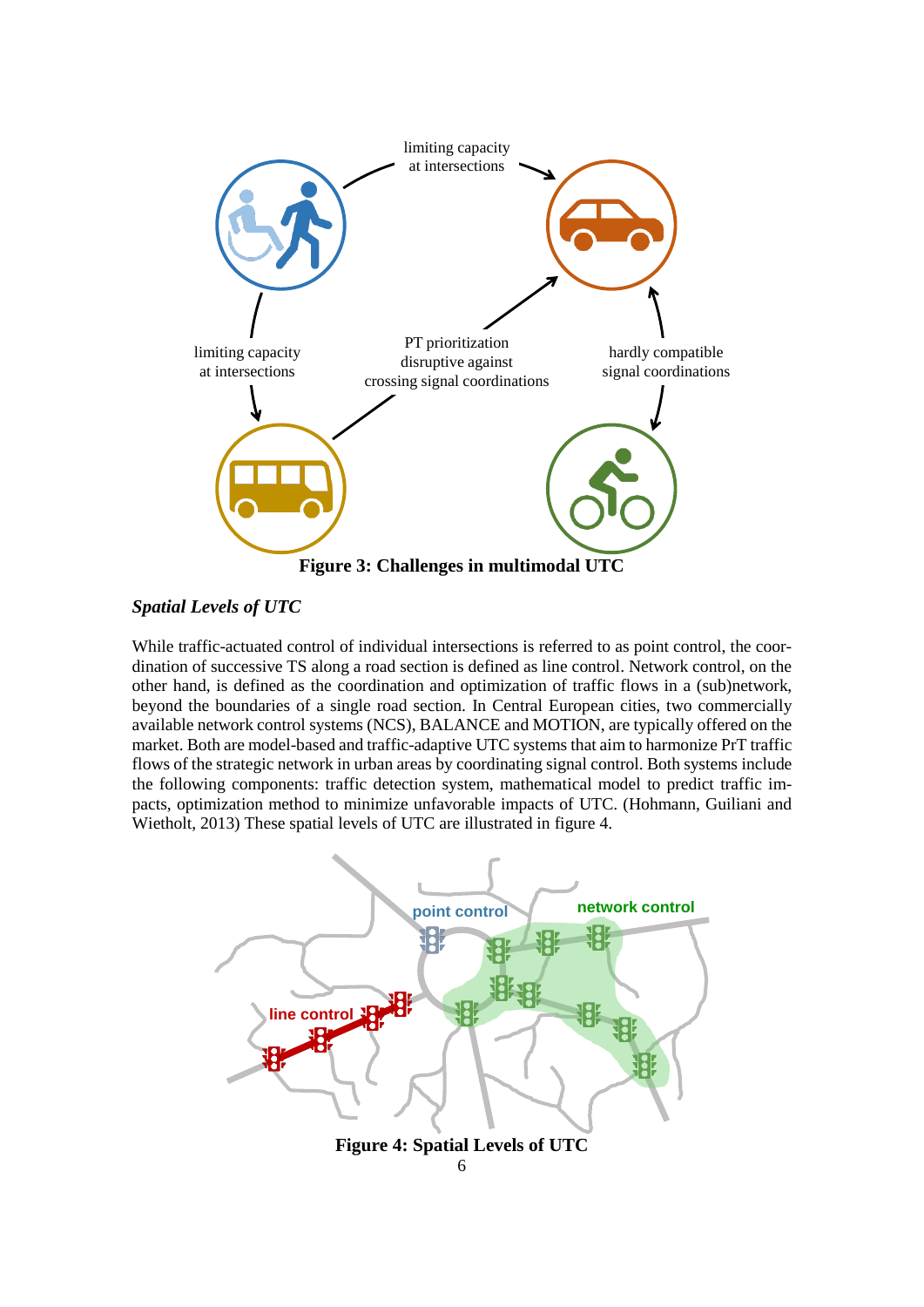



**Figure 5: Share of TS in different spatial levels of UTC**

Traffic-actuated signal control at intersection level (point control) generally shows high proportions in the interviewed cities compared to the total number of TS. Besides one city, all have a share of more than 60 % of traffic-actuated signals. In eight of the cities interviewed, at least 90 % of TS are equipped with traffic-actuation. Also, the number of TS embedded in a coordination along a road section (line control) is generally on a high level with eleven of the cities showing values of at least 50 %. A share of 70 % or more is observed for five cities, while three of the interviewed cities show values of 30 % or less. With respect to NCS, the interviewed cities indicated that no system is currently in operation, except for one city currently having a small number of TS embedded for research purposes. Nevertheless, some cities indicated that they have used NCS in the past as part of trial operations. The scale never exceeded about 28 % of TS in the city and the majority of cities decided to completely shut down those systems.

Frequent and too drastic switching operations of NCS, leading to temporarily significant drops in traffic efficiency, have been named as most common reason for their shutdown. Some cities criticized situations in which the systems lead to frequent back and forth switching of signal plans, decreasing traffic efficiencies of affected road stretches.

Furthermore, the lack of transparency has been named as reason for the shutdown of the systems. Since NCS available today operate more or less as a black box, UTC authorities face the problem of not being able to justify certain control commands to citizens who complain about the signalization at certain intersections or road stretches. This lack of transparency, combined with the high complexity of the systems, was named as reason for difficulties in operation and maintenance of the NCS by a UTC authority itself.

Some cities reported frequently recurring traffic states that caused NCS to generate repeating signal plans instead of responding to dynamically changing traffic states. The costly operation of NCS appeared impractical in such static traffic situations, often resulting in a system shutdown.

Cities that never operated a NCS indicated that the products available on the market do not align with their traffic strategic focus of promoting PuT, cycling and walking. Current NCS have a unimodal focus, concentrating solely on PrT.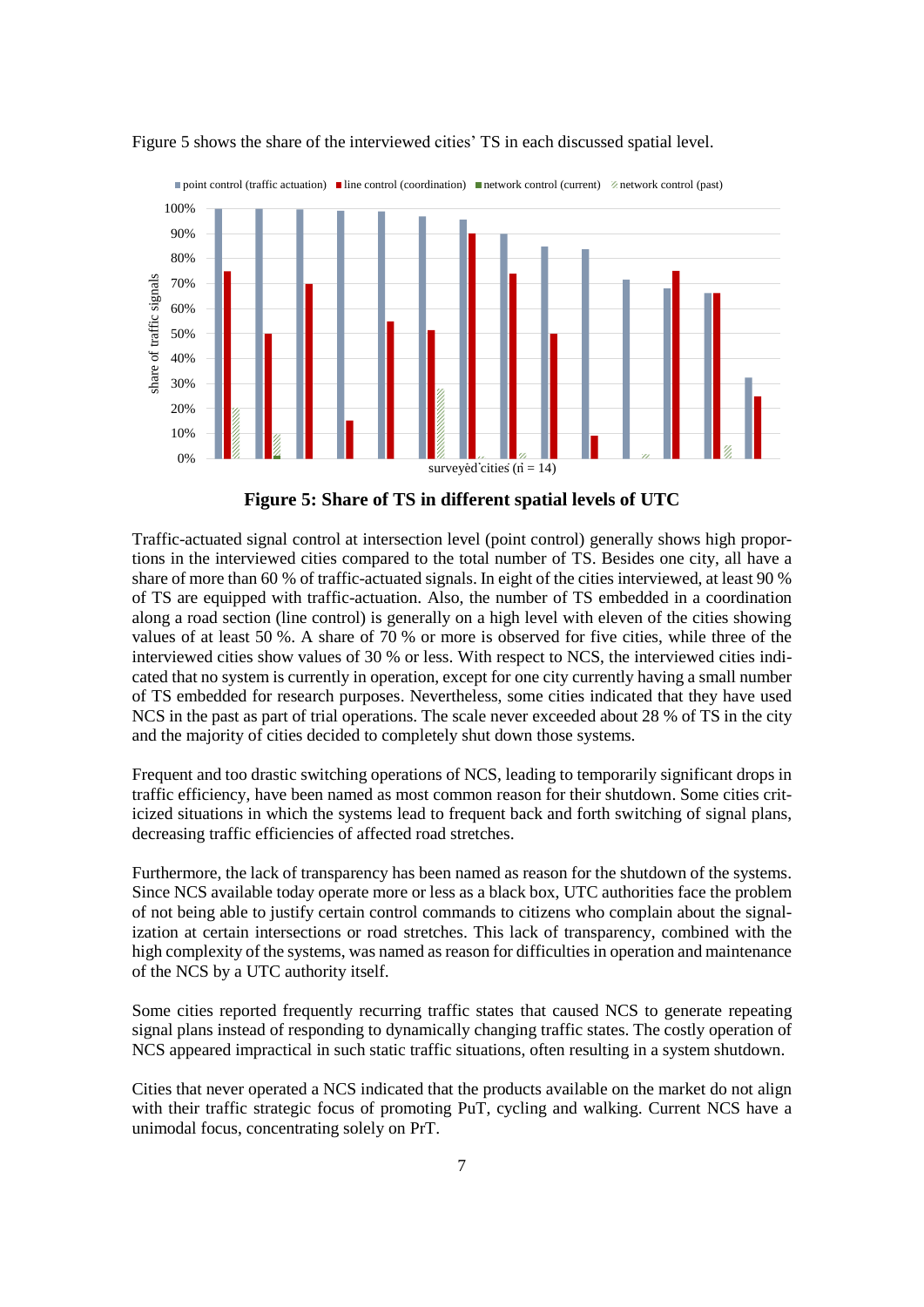## *Derivation of Requirements for Future UTC*

Figure 6 summarizes four requirements for future UTC systems that were derived from the interview results. Additionally, possible implementations in future UTC systems are mentioned, which were discussed with the interviewed cities.



**Figure 6: Requirements for future UTC**

The unimodal focus of currently available UTC systems was cited as the most important factor for the non-implementation of such systems. From this, the call for an expansion towards a multimodal focus is derived to address the strategic focus in UTC of European cities. A possible solution for a multimodal focus could lie in the temporal and spatial differentiation of the transport network and its demand. Temporal differentiation can be linked to weather conditions, allowing e.g. TS to be coordinated for specific transportation modes when appropriate weather conditions result in increased demand for those modes. Spatial differentiation of UTC can be useful for different points of interest in the network, such as schools with high expected pedestrian volumes or industrial areas with low expected pedestrian volumes.

Another requirement that can be derived from the expert interviews is the need for improved TSE and prediction for all modes of transportation, while a reliable data collection was highlighted as a prerequisite for this. Early detection of unfavorable traffic states and identification of appropriate countermeasures are essential for an advanced UTC system, where the interviewed cities often see a high potential for improvement through the use of AI for data fusion and processing.

The interviews furthermore revealed, that European cities increasingly understand traffic management measures such as perimeter control, (dynamic) congestion charging or traffic guidance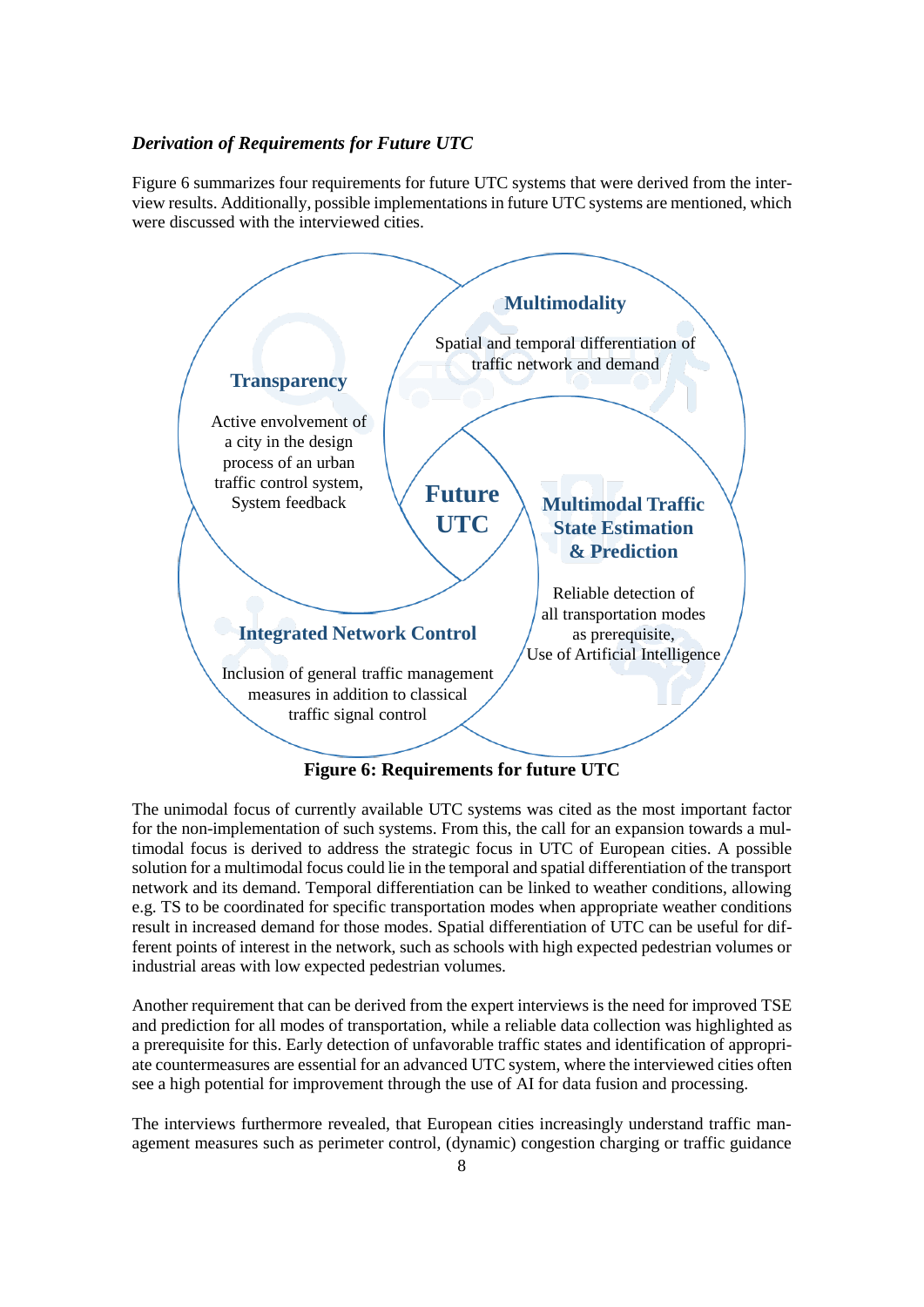as part of a network control due to their network-wide impact on traffic states. Future UTC systems focusing on the coordination and harmonization of entire traffic networks should therefore include these measures in addition to classical TS control.

Finally, the lack of transparency combined with the high complexity of existing UTC systems was highlighted as a difficulty in operating and maintaining the control system by a city itself. Involving a city in the design of a control system allows the consideration of individual city characteristics and traffic patterns, while at the same time increasing the transparency of the control system to the UTC authority. In addition, visual or text-based feedback from the system on reasons for implementing control measures was cited by the interviewed cities as being appropriate for increasing the transparency of complex UTC systems.

# **4. CONCLUSIONS**

This paper summarizes a study aimed at identifying strategies for UTC, using data from expert interviews with UTC authorities of 14 Central European cities. The expert interviews covered various topics of UTC, focusing on multimodality and its resulting challenges for UTC as well as the spatial level of UTC measures.

The results show changing strategic alignments towards the promotion of sustainable transportation modes and a lack of use of NCS in Central European cities. Subsequently, requirements for the development of future UTC systems were derived. These are the expansion of control systems towards a multimodal functionality, the improvement of TSE and prediction for all transportation modes, the integration of traffic management measures beyond classic TS control, and the transparency of the control system. Possible implementations discussed with the interviewed cities include spatial and temporal differentiation of the transportation network and demand, the use of AI for data fusion and processing, or the active participation of the city's UTC authority in the design process of an UTC system.

Future steps of this research include extending this study to other European, North American, and Asian cities to identify global trends and differences in strategic directions of UTC and derive requirements for future UTC systems for different global regions. In addition, future work will focus on the next tasks of the KIVI research project on which this work is built upon. This will involve the design and development of a multimodal NCS through the use of data-driven AI methods, for which this study will serve as a basis. Furthermore, the project includes the multimodal extension of an existing microscopic traffic simulation for the city of Ingolstadt, the simulative testing of the developed NCS and the use of different AI methods in the control process. This is done in cooperation with the city and UTC authority of Ingolstadt, Germany.

# **ACKNOWLEDGMENTS**

This work has been carried out as part of the KIVI research project ("AI in the Transportation System of Ingolstadt"), which is funded by the German Federal Ministry of Transport and Digital Infrastructure (Funding ID: 45KI05A011).

The authors of this study would like to thank the representatives of the UTC authorities for the willingness to participate in the expert interviews.